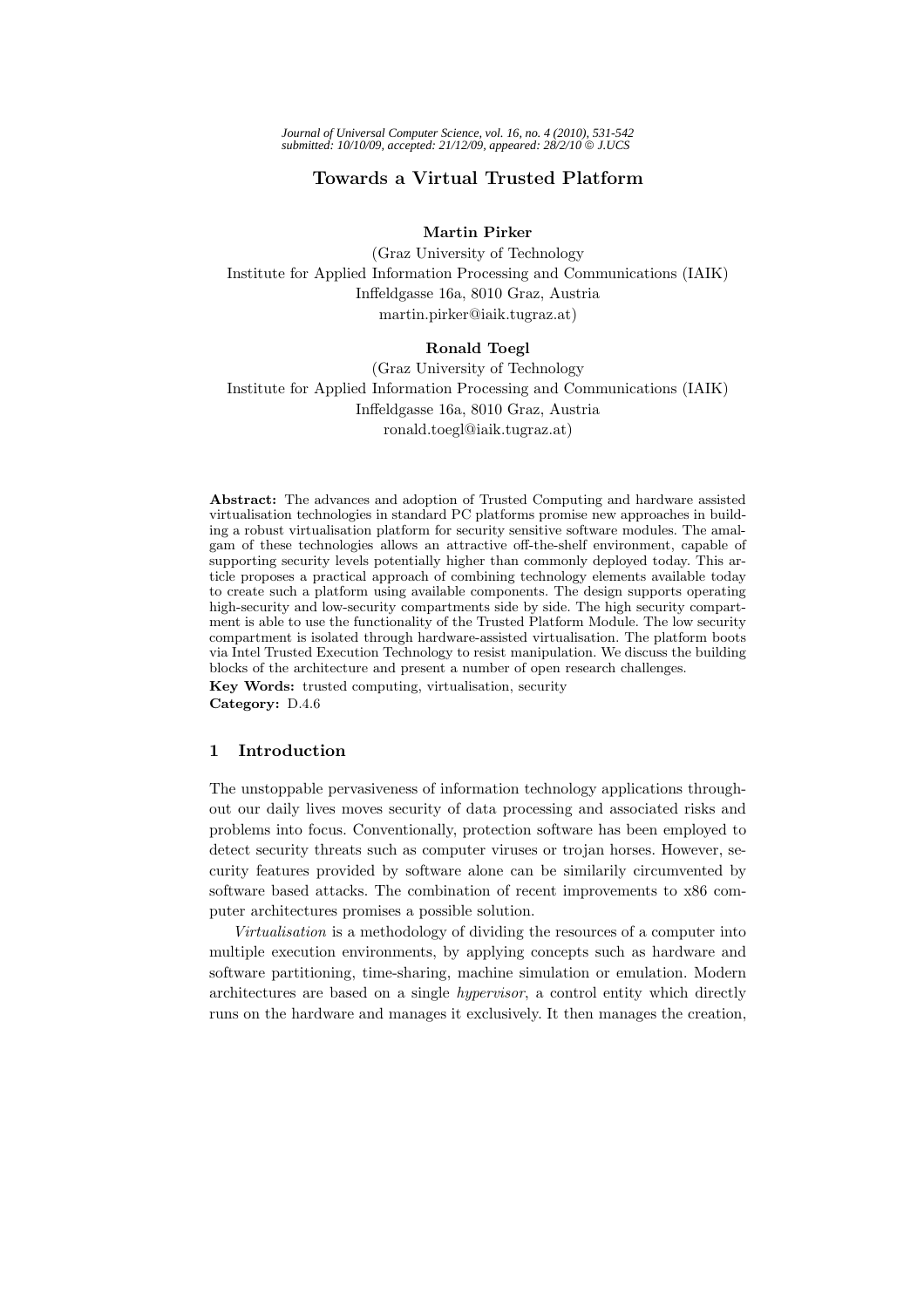execution and hibernation of isolated *compartments*, each hosting an unmodified operating system.

The concept of *Trusted Computing* extends the standard PC architecture with elements such as the *Trusted Platform Module* (TPM)[TCG(2007)]. The introduction of this additional hardware component allows for increased assurance that a measurement and report of the state of a system is accurate and authentic. The hard-to-tamper nature of the TPM, along with recent advances in chipsets and CPU components, allows for new approaches to build more secure and robust systems.

The advantages of *combining* virtualisation with Trusted Computing are manifold. First of all, separating the execution environment of different applications naturally results in a higher attack resistance and availability, as it allows to contain software attacks to a single compartment. Demonstrations of such systems are Terra [Garfinkel et al.(2003)], or the results of the [EMSCB(2004)] and [OpenTC(2005-9)] projects. More recently, hardware platforms have become available [Grawrock(2009)] that support the challenges of secure virtualisation by providing strong isolation of compartments on commodity hardware.

The second main advantage of virtualisation is that it helps to reduce the number of software components which influence the system state, and therefore its trustworthiness. A main difficulty [England(2008)] for the Trusted Computing concept of Attestation is keeping track of known-good system configurations. This proves extremely challenging due to the high number of possible software component combinations found in today's complex and constantly-updated operating systems. With virtualisation, the hypervisor can reduce the measurement complexity drastically by simply performing a single measurement of the complete compartment image file.

Thirdly, modern platforms also provide an alternative to the TCG model of a *static* chain-of-trust, which envisioned a continuous transition between authenticated states from platform boot onwards. They now provide the possibility of a *dynamic* switch to one special well-defined trusted system state. A new CPU instruction allows to switch the system into a secure state and then measure and run a piece of software, typically a hypervisor, which has full system control. Close hard-wired cooperation of CPU, chipset and TPM guarantees that the result is accurate. Thus, influences from boot-time only components, as for example the BIOS, can be ruled out.

In this article we propose a system architecture which integrates the dynamic switch into a trusted hardware state with an up-to-date hypervisor. Furthermore, we restrict the execution of critical compartments to trustworthy platform configurations, while at the same time describe a set of operational procedures which help us retain flexibility with respect to configuration changes. We also outline open future research challenges.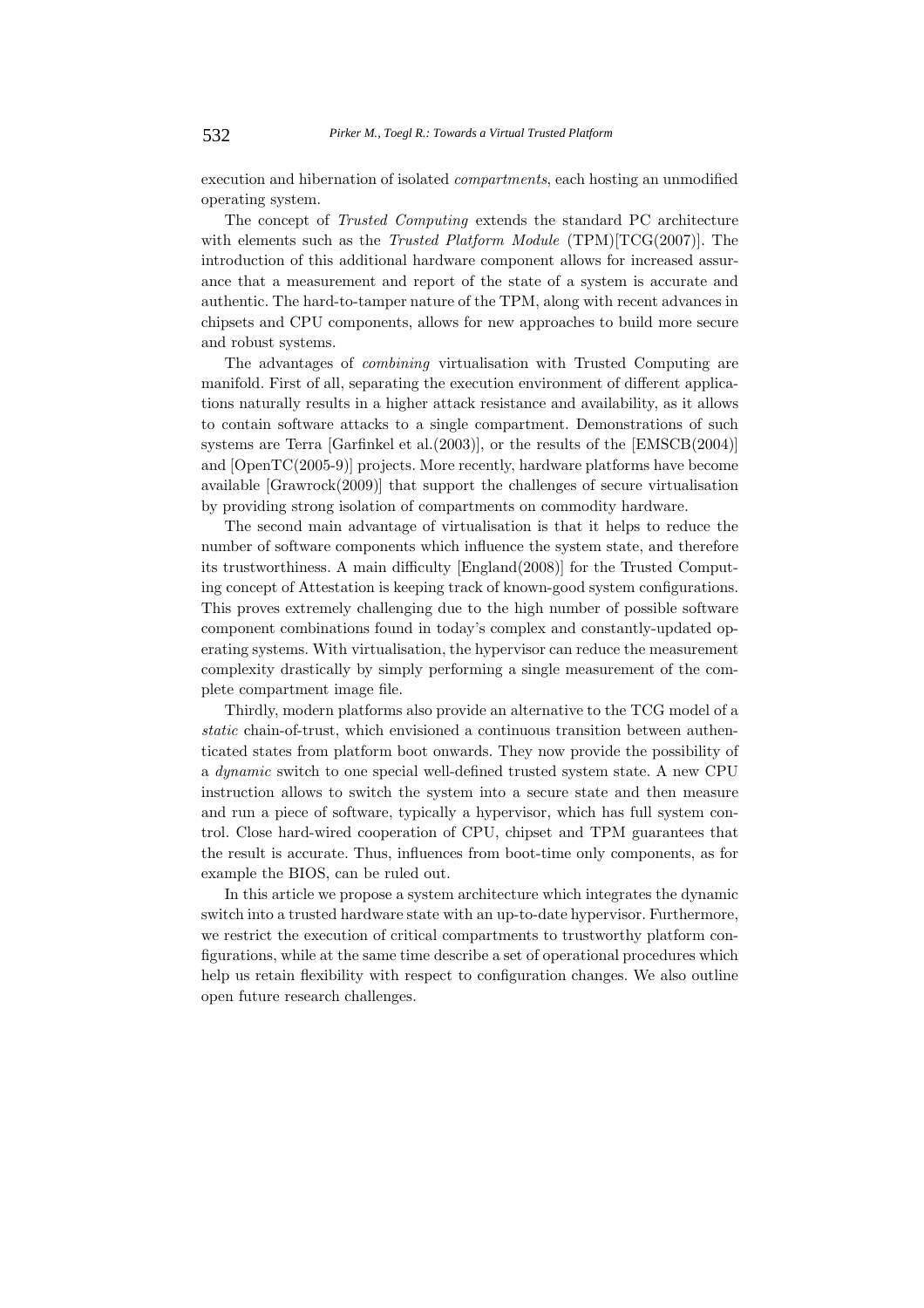### **1.1 Trusted Computing**

Today, Trusted Computing is commonly understood as based on the specifications of the *Trusted Computing Group*[TCG(2003)]. The TCG concepts extend current platforms with an additional hardware component, the *Trusted Platform Module* (TPM)[TCG(2007)]. Increasingly, common available PC hardware ships with an on-board TPM.

The *TPM* functions as the core trusted reporting component in the system. The TPM supports cryptographic operations and associated protocols. The support includes a hardware random number generator, RSA cryptography, SHA-1 hashing and protected non-volatile memory. One of the most important features is the set of *platform configurations registers* (PCRs). At platform reboot the PCRs are initialised to a known fixed value and then can only be changed by the PCR *extend* operation. It concatenates the current content of a PCR register with given, new data and stores the hash of the result in the same PCR. Thus, by the very nature of the SHA-1 cryptographic hash function, PCR registers attain the same content after reboot only by receiving the exact same input in the exact same order.

At power-on a platform is in a well known, freshly initialised state. The extend mechanism can then be applied to exactly document the software (code and configuration) executed in a system. All code binaries must be measured into PCRs before execution is passed on to them. Starting from the BIOS bootblock to BIOS main core, from BIOS option ROMs to the master boot record (MBR), covering bootloader, kernel, and system libraries etc., up to application code, an uninterrupted *chain-of-trust* can, in principle, be constructed. The exact configuration of the platform is mapped to unique PCR values. If a certain system state fulfills given security or policy requirements, we refer to it as a *trusted state*.

Any current state of the PCRs can be cryptographically signed by the TPM *Quote* operation with a TPM identity key, thus producing proof of the current configuration. An accompanyning measurement log documents how it was reached.

#### **1.2 Existing Trusted Virtualisation Platforms**

Several previous efforts applied the Trusted Computing chain-of-trust concept into practical application using a virtualised platform.

The [OpenTC(2005-9)] project researched, built and assembled multiple components necessary to build a demonstration operating system with integrated Trusted Computing support. The project publicly released two demonstrators [OpenTC(2009)]. The first showcases a Private Electronic Transactions (PET) scenario in which communications endpoints mutually attest their system state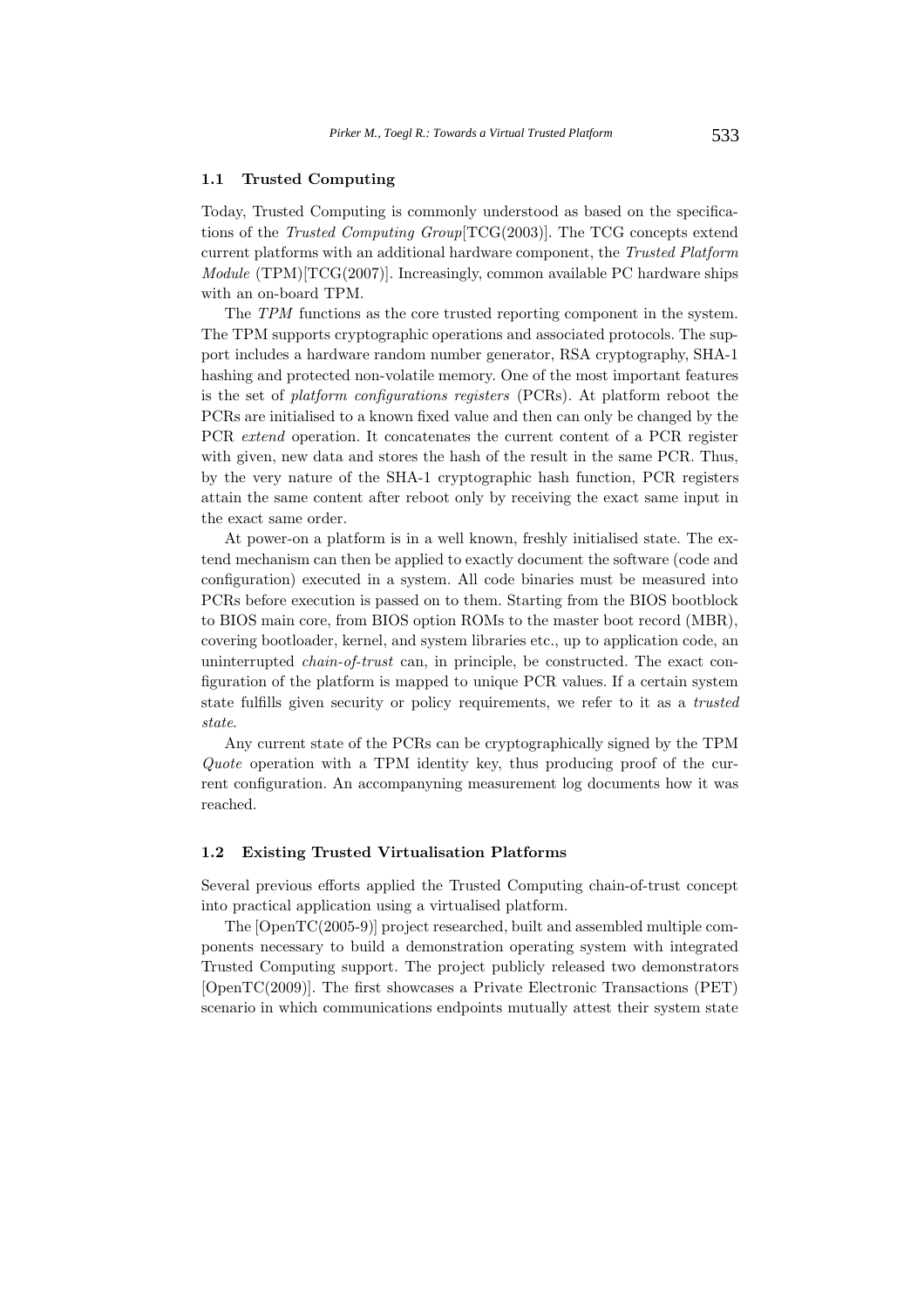by using Trusted Computing technology. The second is called a Corporate Computing at Home (CCAH) scenario. In this scenario virtualised (Trusted Computing) attested compartments run side-by-side high security (corporate computing) and low security (home software) system images. The OpenTC project applied the technologies available during the project's lifetime. These includes building a chain-of-trust from the BIOS to the bootloader via Trusted Grub [Marcel Selhorst(2006)]. The system hypervisor component is provided by Xen [Barham et al.(2003)] or a L4 variant [Dresden(1999)] The OpenTC project successfully demonstrated a Trusted Computing enhanced system.

Likewise, the [EMSCB(2004)] platform demonstrates TPM-based Trusted Computing on a L4-Fiasco-based virtualisation platform. Microsoft's now defunct NGSCB[England et al.(2003)] envisioned the security critical Nexus kernel to provide an environment for security critical services, while running a legacy OS in parallel. [Coker et al.(2008)] describe a Xen-based platform which is optimized for flexible Remote Attestation.

## **2 Towards A Practical Platform**

These previous proposals share certain characteristics. First, hardware virtualisation or isolation features are not used. Second, the chain-of-trust is established only at system boot time.

However, we believe that a chain of trust starting with the BIOS may be too brittle in practice. Consider a BIOS update, some configuration change, a new or different option ROM due to hardware change and decades of old legacy code - reaching a predictable PCR state after BIOS boot seems to be impractical. The other end of the measurement chain, the OS/application side, is also unstable. A modern operating system consists of too many components (plus component subversions), which are not loaded in strict order, thus changing the resulting PCR values. In practice it is very likely that creating a chain-of-trust fails.

Even if a reproducible (in effect constant) configuration can be established (i.e. by CD boot images), a major problem remains: Reaching a trust decision in a Remote Attestation scenario is extremely difficult due to the many possible combinations of measurements and lack of trusted known-good-value repositories.

We believe that any future security concept must go beyond just adding a TPM to the system. There are additional security benefits if CPU, chipset and TPM work in close cooperation, under the control of a fully measured and measuring system hypervisor software. We further believe that those powerful mechanisms can be applied to overcome many of the outlined challenges.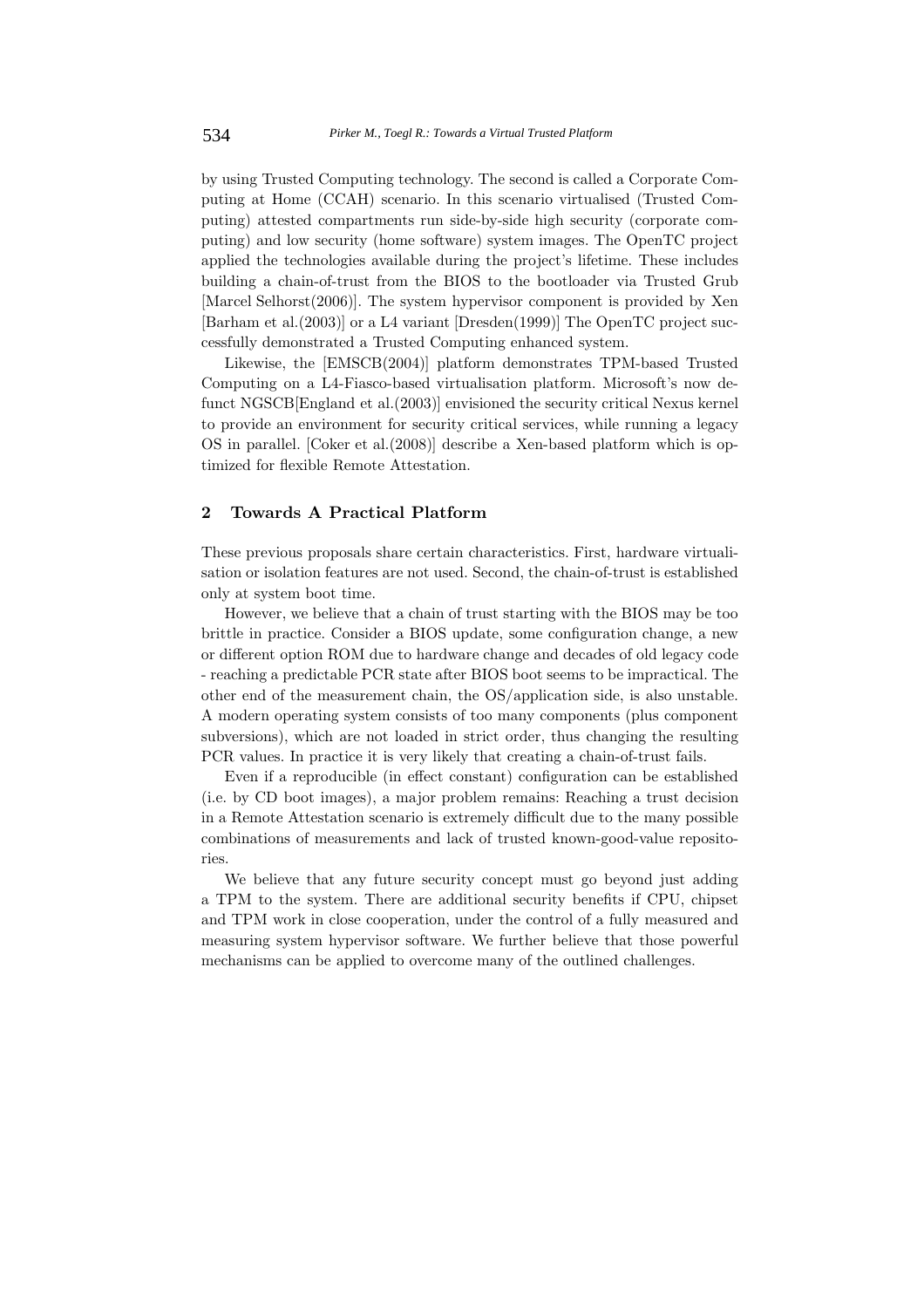#### **2.1 Modern Trusted Computing Hardware**

Since 2005 mainstream CPUs of the major CPU manufacturers have gained the low-level capability to transparently pretend to an operating system that it is alone in the system, while in reality multiple OSe are running in parallel on the same hardware. Previously, this virtualisation required sophisticated software tricks like on-the-fly code rewriting. Nowadays, CPUs can enforce control of the most privileged instructions of an operating system by another instance, a hypervisor. The hypervisor is the component with full control of the physical hardware and enforces which hardware resources are assigned to which virtualisation compartment.

The isolation functionalities provided by the CPU alone are not sufficient to separate memory areas from one another, as I/O devices can manipulate main memory on their own using Direct Memory Access (DMA). A subset of most recent chipsets now allow to assign certain I/O devices to a specific virtualised compartment instance. Thus, previous attacks via manipulation of DMA transfers of e.g. firewire, graphics or network devices can be prevented.

### **2.2 Proposed Architecture**

We identify two major challenges to practically establish trust in a software platform

- 1. identifying and measuring individual components in the chain of trust
- 2. deciding the trustworthiness of the resulting chain of trust.

In the following sections we present an architecture which reduces the complexity of these problems by reducing the length of the chain-of-trust from *both* ends.

Our approach uses two techniques to accomplish this: First, we utilize the features of the most recent Intel Trusted Execution Technology (TXT) enabled hardware platform to perform a *late launch* into a trusted state. TXT moves the switch to a measured initialisation state to a later point in time, thus shortening this side of the chain-of-trust, as more platform boot related components are ignored.

Second, we create an *in situ* image from a trustworthy hypervisor, system configuration and runtime environment. The application compartments to be executed in a compartment are encrypted, with the key being sealed to the state of the base system. This ensures that a configuration as set up by the operator is protected against manipulation. Only if the hypervisor and the associated runtime system are in the correct state the keys to decrypt the virtual application images are released. We extent the hypervisor and its support tools to allow the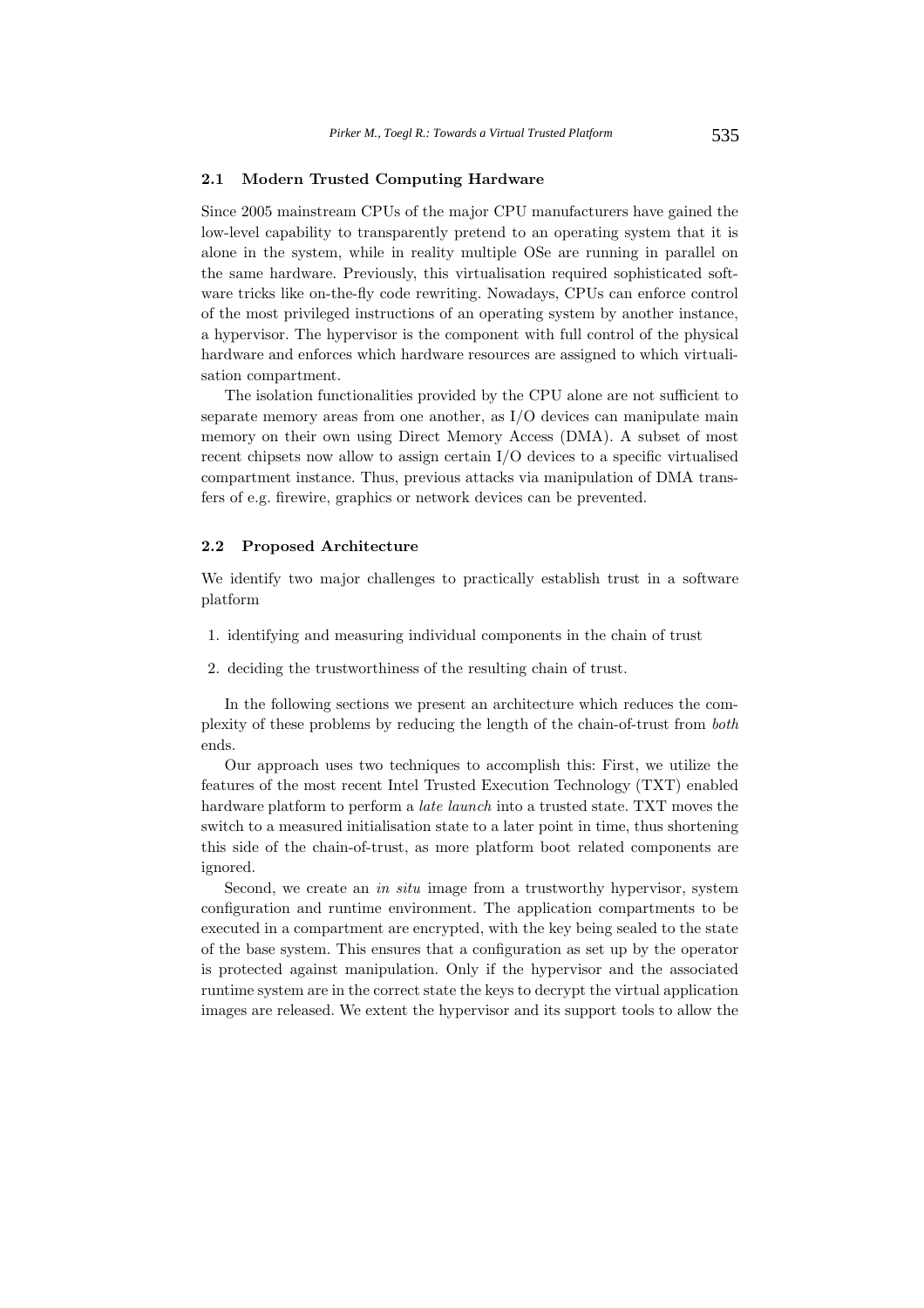unsealing of a compartment only if the overall system is in a state defined to be trustworthy by the platform operator.

The added value of this architecture is more clearly understood with the observation that a late launched hypervisor does not have to restore the system to a state identical to before the late launch initiation. Instead we use the hypervisor to partition memory into a *secure* and an *insecure* world. The insecure side hosts a traditional operating system. The newly created secure section is strictly isolated by hardware virtualisation and I/O control, enforced by the hypervisor.

As security critical code will only be handled in isolation, Trusted Computing measurements and ultimately the chain-of-trust need only be extended into the secure side. Thus, virtualisation enables the processing of security sensitive data and code which requires a certain system state (PCRs content).

Overall, the shorter measurement chain provided by late launch, covering a small base system, to a secure compartment running trusted code ensures that the number of components is small and manageable.

## **3 Pieces of the Puzzle**

In order to realise a dynamically launched and measured trusted platform on standard PC hardware, a set of building blocks is required. The following sections describe the individual hardware and software components and their specific role in the process.

Figure 1 illustrates the overall architecture and as well as the timeline at system start-up. At first, a conventional boot is performed by the BIOS using the Grub Bootloader to launch the TBoot tool, which configures and initiates the hardware-supported *late launch*. In this special mode the system control is passed on to a trusted and authenticated code module, which establishes a well-defined and secure system state. The module then returns control to TBoot, which subsequently launches a Linux kernel based hypervisor service. This secure and trusted platform can now initialize trusted as well as untrusted application compartments which are isolated from each other. The TPM serves as a trust anchor for measuring and reporting on the state transitions and as protected storage for system launch configurations.

In the following sections we discuss the building blocks of our architecture and of the boot process in more detail.

### **3.1 Intel TXT and Late Launch**

Amongst a number of security improvements, a shortening of the chain-oftrust has become possible with the introduction of Intel Trusted Execution Technology[Intel Corporation(2008a)] enabled platforms. Platforms branded as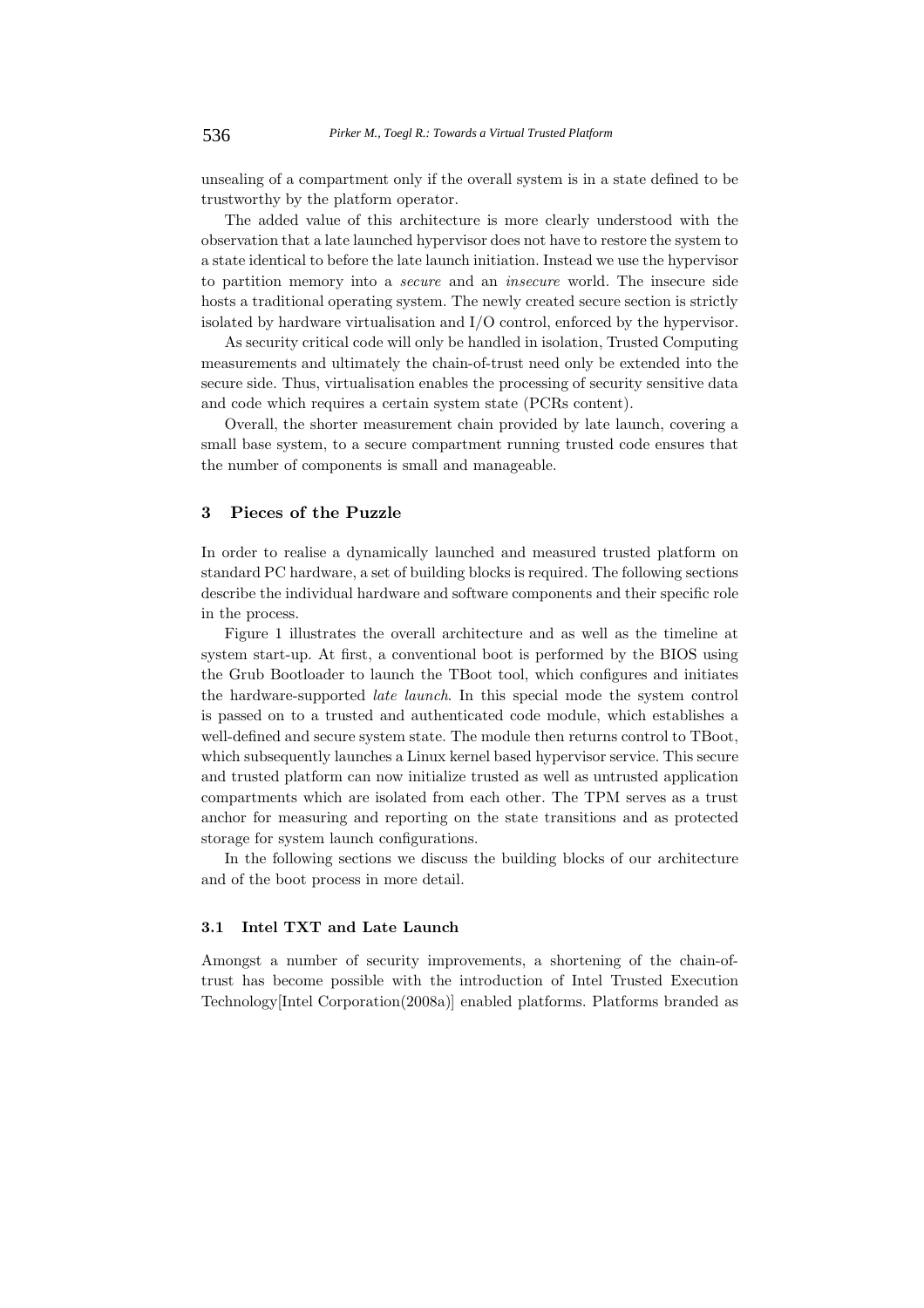

Figure 1: Overview of the software architecture and the timeline of the late launch into a measured/trusted mode. Untrusted software is shown red, measured/trusted software green and trusted hardware blue. The timeline is indicated in orange.

such possess all of the capabilities described in Section 2.1. Furthermore, they enable a *late-launch*, a dynamic switching to a measured system state at any point in time. This removes the need to maintain a (potentially very long) chain-oftrust, started at the time of platform power-on.

A late launch is initiated by the special TXT CPU instruction SINIT. It stops all processing cores except one, the chipset locks down all memory to prevent outside modification by devices and initialises specific TPM PCRs to their initial state. A special Intel provided (and cryptographically signed) Authenticated Code Module (ACM) initiates this chain of trust by initialising the platform to a well-defined state. Subsequently, the next software module is measured and execution control is passed to it - typically a hypervisor. Step by step the hypervisor decides which system resources to unlock and which software services to continue or to start anew.

The SINIT initialisation code is also capable of enforcing specific launch control policies (LCPs). The LCP is stored in the non-volatile storage of the platform's TPM and can only be set and modified with the authentication of the TPM owner. SINIT measures the next software component to be executed and uses the LCP to decide what to do with the measurement result. The simplest policy type *any* essentially allows anything to be executed. However, the policy can also contain a list of reference measurements. In this case the TPM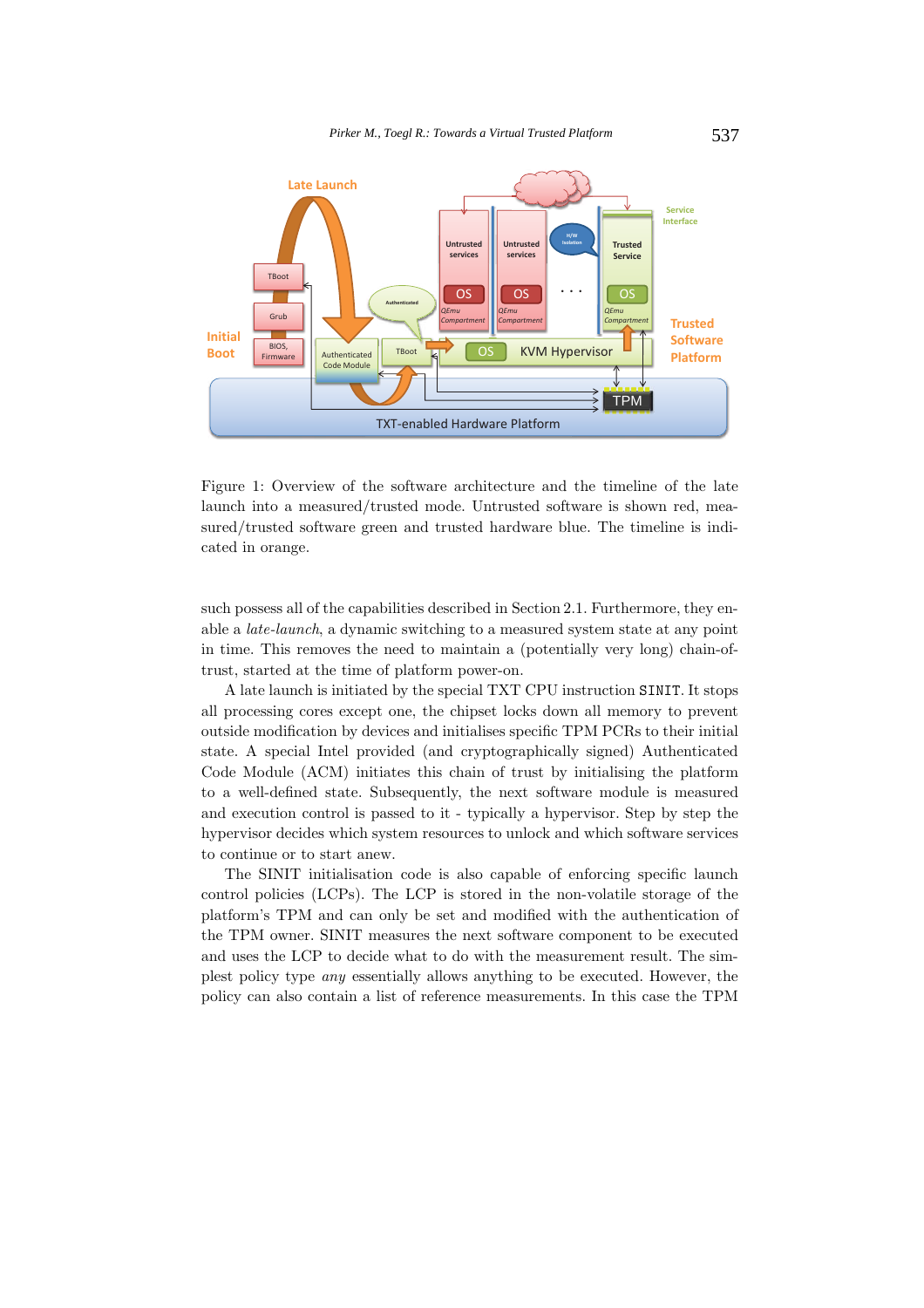owner decided that SINIT should only allow execution of one of the explicitly listed *known-good* modules, which he deems trustworthy. A software modification which was not authorized by the TPM owner is not allowed to continue.

Additional new functionalities provided by TXT aid security. For instance, the chipset is capable of automatically scrubbing system memory whenever a system reboot is initiated. This technique is also useful whenever a virtualisation instance is shut down by the hypervisor. This prevents leakage of secret data over operating system lifetime, for example.

### **3.2 Tboot**

Trusted Boot (tboot) [Intel Corporation(2008b)] is an openly available tool to initiate a TXT late launch. Tboot is not designed to be executed inside a running operating system. Rather, it positions itself in the system boot-chain between a standard bootloader and the operating system kernel. Tboot currently supports launching Xen and alternatively the Linux kernel after a successful TXT late launch.

Typically, a Linux kernel is loaded and started by a bootloader such as GRUB [GNU(1999)], which resides in the Master Boot Record (MBR) of the harddisk. The GRUB configuration specifies the Linux kernel image to boot and additional required modules such as an initial ramdisk (initrd). For a dynamic boot this configuration order needs to be modified: the tboot binary is positioned into the first slot, before all other entries follow. The last configuration entry is the TXT specific SINIT authenticated code binary.

With this modified GRUB configuration tboot is executed first. Tboot prepares the system for TXT mode and initiates the dynamic late launch into a measured system, which includes executing the SINIT module. After successful TXT setup control is handed back to Tboot. Tboot measures the Linux kernel and passes control to it, continuing a standard Linux boot process. The Linux kernel must be Tboot aware, otherwise the memory and I/O configuration security modifications employed by SINIT and Tboot will immediately cause a security violation and TXT enforces a system reboot as a security measure.

The well-defined initialisation performed by SINIT in combination with Tboot provides the anchor of a shortened chain-of-trust. Thus, a TXT launch removes all the effects of BIOS code executing before the system bootloader and provides a robust first link for the chain-of-trust to the kernel.

#### **3.3 KVM**

A hypervisor which is able to partition the system resources into isolated compartments is provided by KVM [Qumranet(2006)] [Kivity et al.(2007)]. The recently integrated hardware virtualisation support in CPUs offloads many of the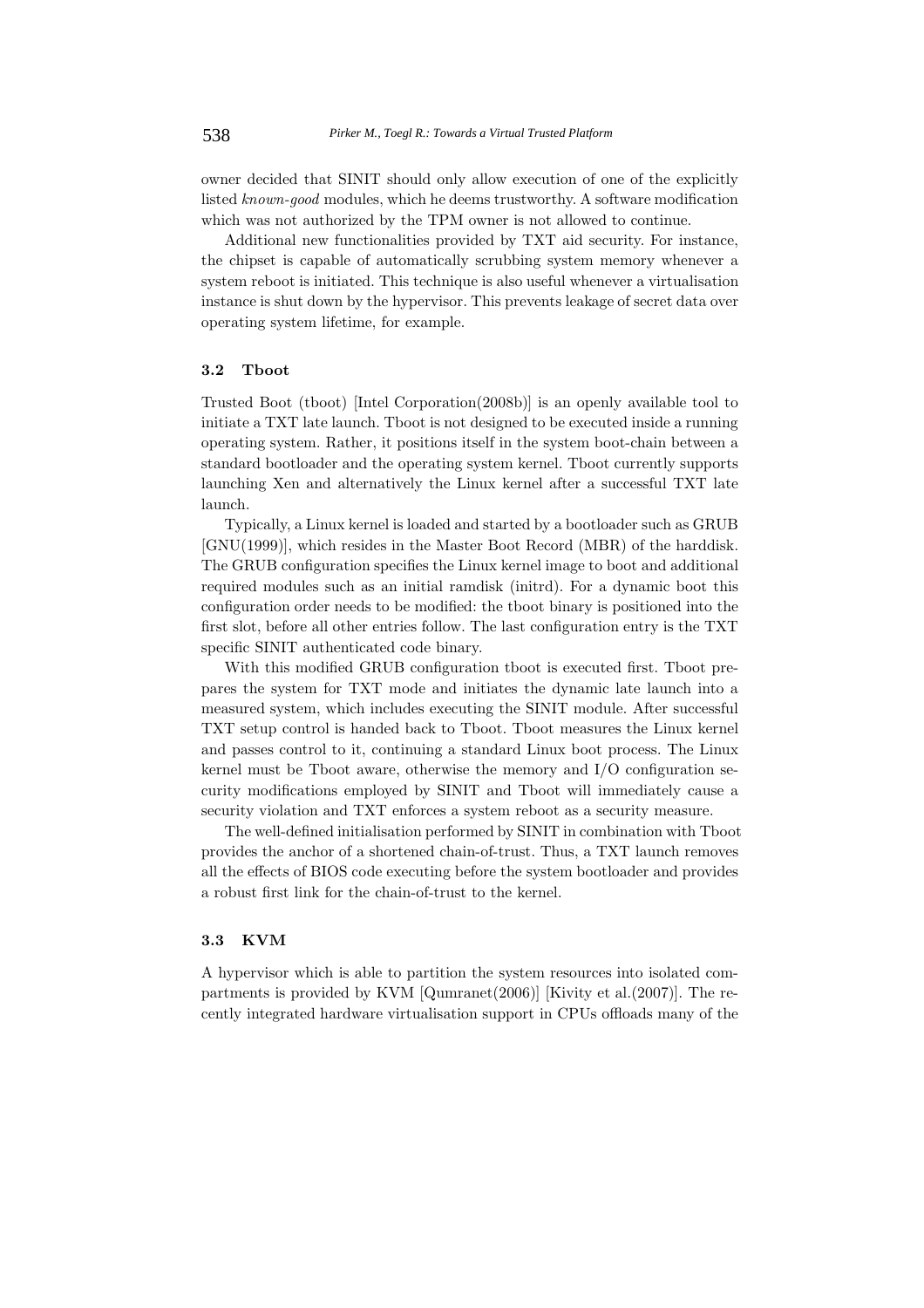tasks needed to virtualise a full operating system to hardware. This reduces code size and complexity, and thus positively affects software security. With the KVM hypervisor architecture the core, the small and critical virtualisation component, is a loadable module of a standard Linux kernel.

The KVM kernel module monitores the low-level machine operations of the virtualized systems. Whenever execution of privileged operations or I/O access is attempted within the compartment executed in guest mode, KVM takes control and decides on how to proceed. Privileged Instructions are emulated by KVM and  $I/O$  is forwarded to a QEMU [Bellard $(2005)$ ] support process, which runs with standard Linux user process privileges.

The KVM approach provides several benefits to our architecture. First, KVM is integrated into the standard Linux kernel tree and therefore always in sync with ongoing kernel developments. This affects security fixes as well as the ability to immediately take advantage of Linux kernel improvements to perform on up-to-date platforms. Furthermore, virtualisation always requires support components to provide device emulation and enable communication. In the KVM model this is handled by an associated QEMU user process, which in turn uses the services of a normal Linux (kernel) runtime.

In case one QEMU instances crashes, just like a normal misbehaving user process, the offending one is removed - all other virtualisation are not affected.

It is also possible to control the code size of the QEMU executable. It can be compiled to only contain the absolutely necessary functions for a specific task. This allows run multiple virtualisations with different requirements in parallel. From a security perspective, a small size of critical code provides a better starting point for intensive scrutinization of the code in security reviews.

### **3.4 A Lightweight Linux Base System**

Of course virtualisation with KVM requires a basic Linux system as support. To integrate it in the measurement process, we slightly modify the Linux boot process by integrating all pieces integrated into one large binary image consisting of the Linux kernel, the initial ramdisk and the base system. This binary is specified in the GRUB configuration as kernel and thus automatically measured by tboot. Thus, any modification of the base system is reflected in different TPM PCR values.

The size of the Linux base system depends on the requirements of the components which it needs to run or support. The system must provide all the capabilities so that QEMU can provide the I/O device emulations needed for all KVM virtualised compartments. For example, if all KVM guests are e.g. server services which do not require audio support QEMU can be compiled without sound device emulation and the base system can be cleaned of audio components, too.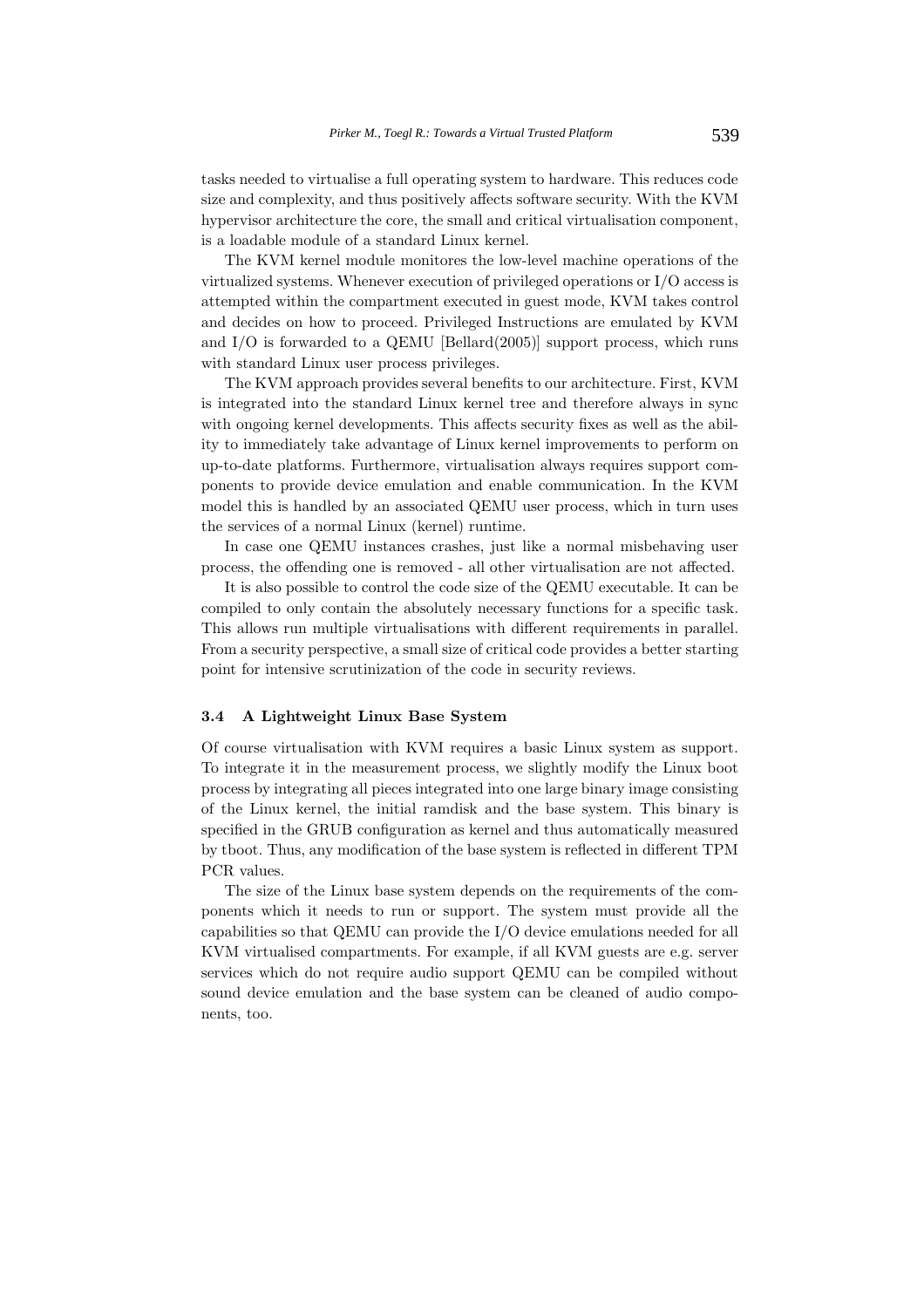Additionally, there is a need for components to manage the virtualised applications themselves. In the simplest case this is an SSH attached service which allows login, transfer and exchange of application images.

All virtualised application images are encrypted with AES. KVM is capable of en-/decrypting virtualisation images on-the-fly if provided with the proper cryptographic key. We seal this key to a trusted PCR state. Thus, whenever a trustworthy base system (as defined by the TPM owner) is booted, the AES key can be unsealed by a startup script and provided to KVM to run an encrypted application image. If the base system were, possibly maliciously, modified, this will fail.

## **4 Discussion**

Combining the components discussed in Section 3 allows to assemble a system as proposed in Section 2.2. The architecture allows for different approaches in solving certain problems and some issues need further research to find a solution of manageable complexity.

### **4.1 KVM and QEMU security**

The security of QEMU device emulation is one of the critical issues. A failure in the emulation potentially allows a "jail-break" of a virtualisation guest and consequently access of the host system. As any other piece of software, the QEMU software is not error-free [Debian(2009)]. However, the Unix user vs. root security privilege model also applies for the QEMU userspace process [Kivity(2008)] and it is therefore possible to run each virtualisation instance under a distinct user ID. For higher security scenarios advanced mandatory access control system such as [NSA(2000)] provide a hardened attack protection.

#### **4.2 System Maintenance**

The system requires an initial setup procedure. In this step the TPM ownership is taken, the hard disk is partitioned, formatted, the boot loader is installed and the necessary binaries are copied to the disc. The TPM non-volatile storage is configured with the TXT launch control policy containing the correct hash of the installed binaries.

As outlined in Section 3.4, the base system is assembled into one large binary. As a direct consequence upgrading the system becomes a complex task. Any change in the configuration or binaries causes a new known-good value, which has to be updated in the LCP stored in the TPM. Furthermore, all keys for the virtualised compartments need to be resealed to the new state.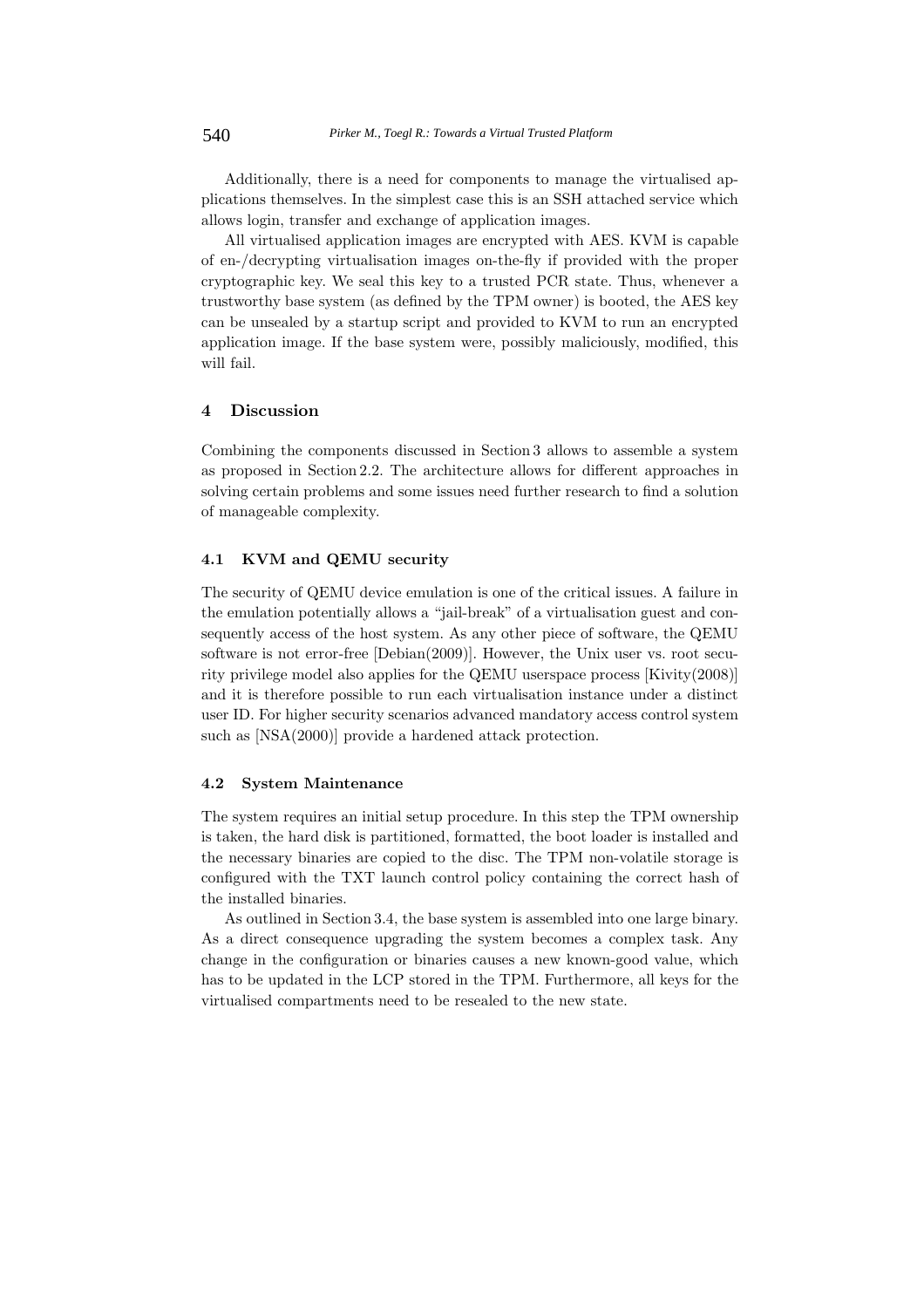### **4.3 TPM multiplexing**

The architecture outlined in Section 2.2 proposes a separation into a secure and an insecure world. The chain-of-trust extends only into one compartment of the secure world. First, the base system uses the TPM to establish a trusted system state for the compartment and then starts it. Now the base system can pass on the responsibility for the TPM to the appication compartment by granting it exclusive access to the hardware device. This can be achieved by adding a TPM device emulation to QEMU [Bleher(2007)], which appears to the operating system inside just like a hardware TPM. QEMU forwards the byte streams to the /dev/tpm interface in the base system, to which the hardware TPM is connected.

This solution only allows one virtualised compartment to run Trusted Computing applications. Multiple approaches have been proposed to solve the multiplexing of the TPM, for example virtual software TPMs [Berger et al.(2006), Scarlata et al.(2007)].

## **5 Conclusions**

In this paper we propose a way to bring Trusted Computing technologies closer to practical deployment. We describe how currently available hard- and software components can be combined on the PC platform to create a system capable of running multiple trustworthy compartments in parallel. By constructing a short chain-of-trust using late launch via a hypervisor to virtual compartments, we reduce complexity to manageable levels. We are currently in the process of implementing a platform prototype. Using Intel TXT technology and sealing virtualisation compartments to a specific system state helps to guarantee and enforce the software integrity of the platform so that it resists malicious modifications.

## **Acknowledgments**

This work was supported by the Österreichische Forschungsförderungsgesellschaft (FFG) through project acTvSM, funding theme FIT-IT, no. 820848.

#### **References**

- [Barham et al.(2003)] Barham, P., Dragovic, B., Fraser, K., Hand, S., Harris, T., Ho, A., Neugebauer, R., Pratt, I., Warfield, A.: "Xen and the art of virtualization"; SOSP '03: Proceedings of the nineteenth ACM symposium on Operating systems principles; 164–177; ACM, New York, NY, USA, 2003.
- [Bellard(2005)] Bellard, F.: "Qemu, a fast and portable dynamic translator"; ATEC '05: Proceedings of the annual conference on USENIX Annual Technical Conference; 41–41; USENIX Association, Berkeley, CA, USA, 2005.